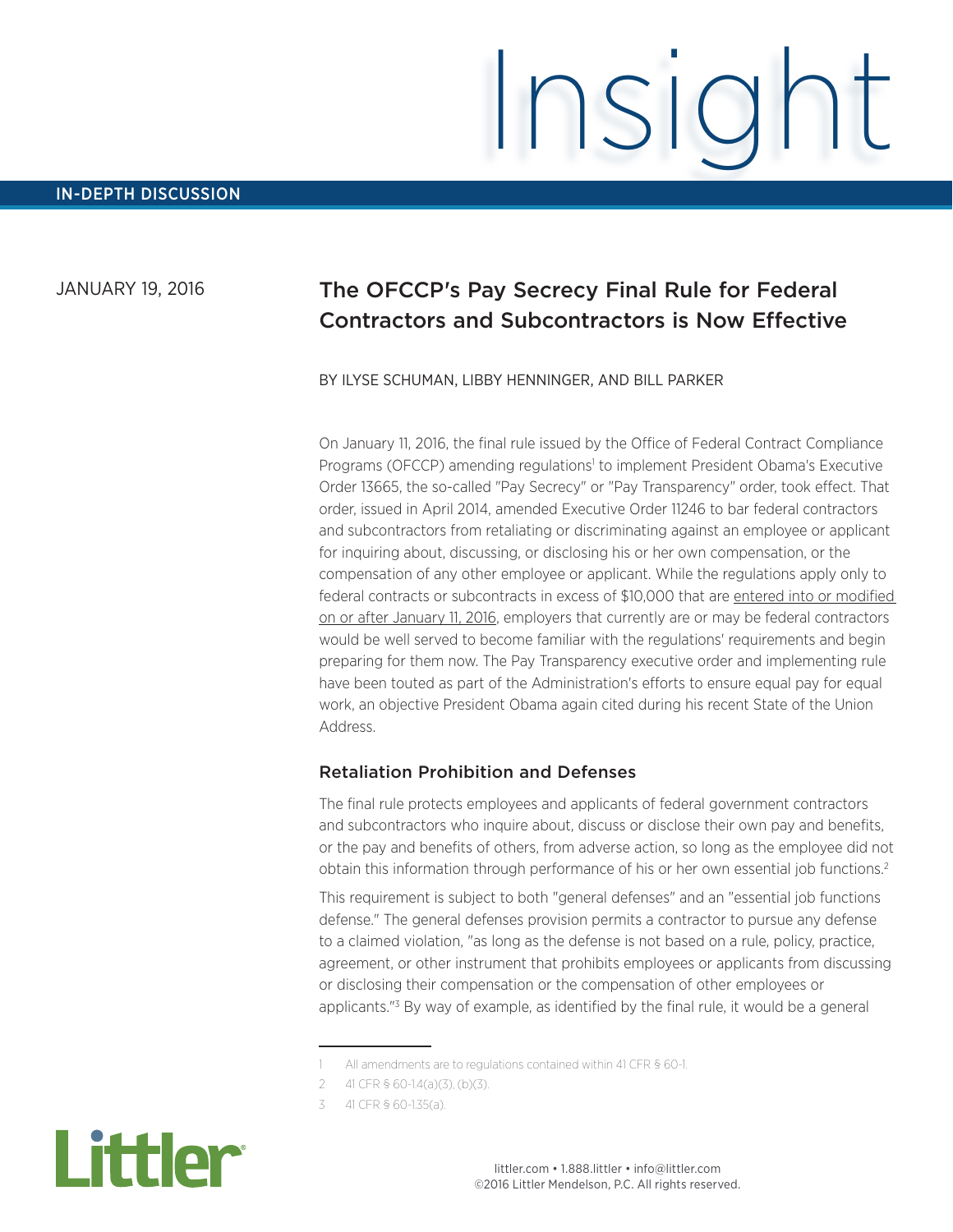# $\overline{\text{insight}}$   $\text{insight}$   $\text{infinite}$   $\text{infinite}$ .  $\text{infinite}$ .  $\text{infinite}$ .  $\text{infinite}$ .  $\text{infinite}$ .  $\text{infinite}$ .  $\text{infinite}$ .  $\text{infinite}$ .  $\text{infinite}$ .  $\text{infinite}$ .  $\text{infinite}$ .  $\text{infinite}$ .  $\text{infinite}$ .  $\text{infinite}$ .  $\text{infinite}$ .  $\text{infinite}$ .  $\text{infinite}$ .  $\text{infinite}$ .  $\text{infinite}$ .

defense if the employer can establish that it "disciplined the employee for violation of a consistently and uniformly applied company policy," assuming the policy itself does not prohibit an employee from discussing or disclosing compensation.4

In addition, the employer will not be subject to penalties if the disclosure or discussion of compensation information was performed in furtherance of the "essential job functions" of a position. Specifically, if an employee – such as a human resources manager – (a) as part of that employee's essential job functions has access to the compensation information of other employees or applicants and (b) discloses such compensation information to individuals who do not otherwise have access to it, the disclosure is not protected under the final rule.

## Nondiscrimination Provision

The final rule requires that contractors and subcontractors distribute the nondiscrimination provision to their employees, both by incorporating it into their existing handbooks or manuals and "by electronic posting or by posting a copy of the provision in conspicuous places available to employees and applicants for employment."5 The following is the language that must be disseminated:

PAY TRANSPARENCY POLICY STATEMENT

Contractor will not discharge or in any other manner discriminate against employees or applicants because they have inquired about, discussed, or disclosed their own pay or the pay of another employee or applicant. However, employees who have access to the compensation information of other employees or applicants as a part of their essential job functions cannot disclose the pay of other employees or applicants to individuals who do not otherwise have access to compensation information, unless the disclosure is (a) in response to a formal complaint or charge, (b) in furtherance of an investigation, proceeding, hearing, or action, including an investigation conducted by the employer, or (c) consistent with the contractor's legal duty to furnish information.<sup>6</sup>

### State Law Considerations

While Executive Order 13665 and the OFCCP's implementing regulations represent the federal government's first foray into the arena of pay transparency or secrecy among private employers, it is important to note that many states already have requirements pertaining to protecting employees and/or applicants who inquire about or discuss compensation that overlap with, but are different in important ways from, the final rule. At least 10 states currently have statutes or regulations pertaining to pay secrecy or transparency. These state law requirements vary, but may be broader than the final rule.

### Recommendations

- Employers that are or plan to become a federal contractor or subcontractor, with contracts to be effective or modified on or after January 11, 2016, should:
- Evaluate whether the employer is subject to any state law or regulation that overlaps with the final rule and, if so, determine how best integrate compliance;
- Update existing employee handbooks or manuals to ensure they contain the required pay transparency policy statement;
- Conspicuously post the prescribed language in a place that can be seen by both existing employees and applicants who visit the employer's property; and

<sup>4</sup> Id.

<sup>5</sup> 41 CFR § 60-1.35(c).

<sup>6</sup> See [http://www.dol.gov/ofccp/pdf/PayTransparencyNotice\\_JRFQA508c.pdf](http://www.dol.gov/ofccp/pdf/PayTransparencyNotice_JRFQA508c.pdf) (accessed Dec. 7, 2015).